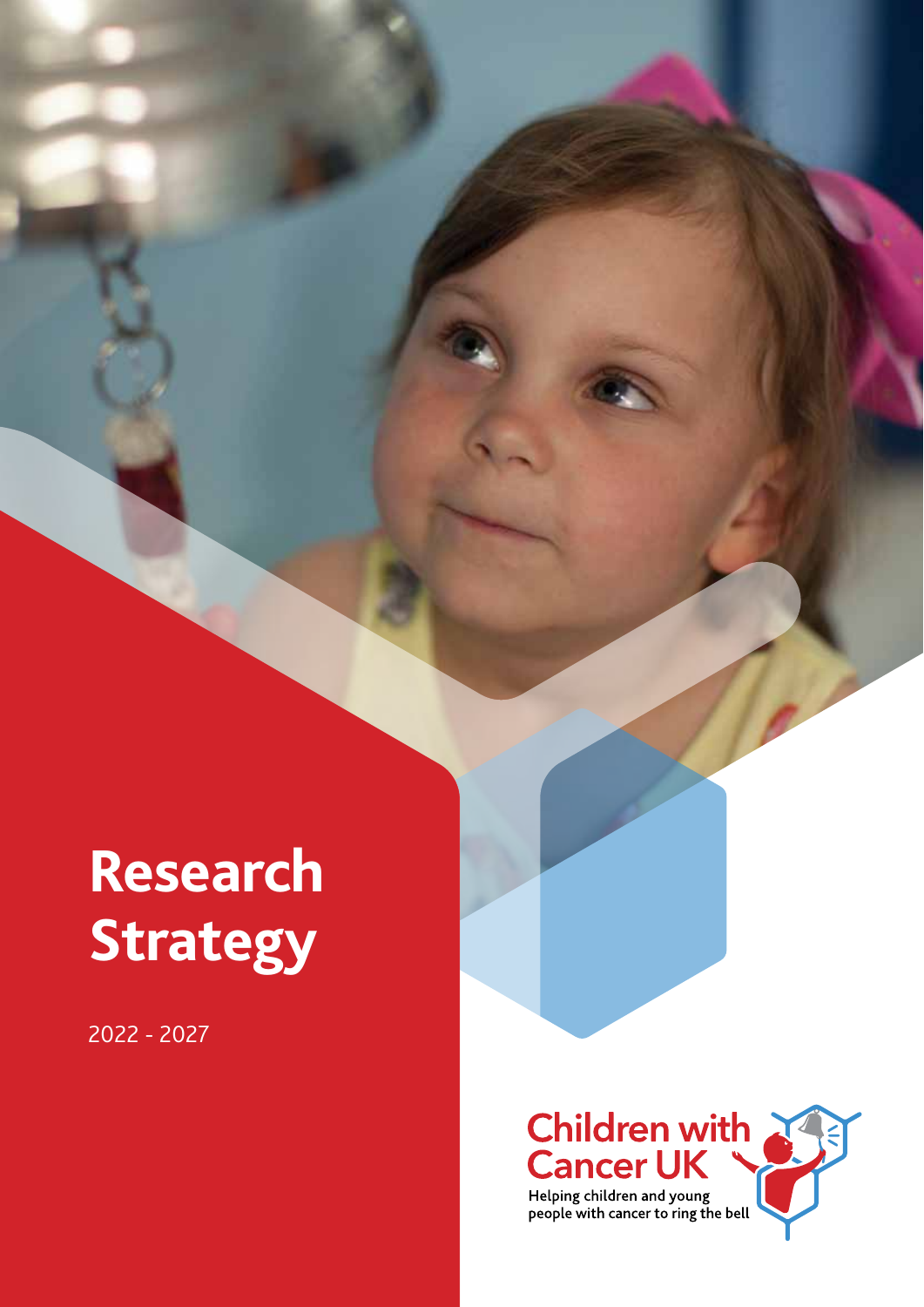# **Research Philosophy**

2

As a charity, our funding programme has paid particular attention to supporting promising and innovative research areas to provide proof of concept studies which complement the funding of major clinical trials. These studies are usually small in scale but often are essential in enabling researchers to go on to develop proposals for major trials. We have successfully 'seed-funded' research projects that have been a springboard for much wider investigations, leading to discoveries that will ultimately change our understanding of children's cancers and how to cure them. Children with Cancer UK will continue to champion these efforts and has both supported and co-funded important elements of major, groundbreaking clinical trials and significant projects which have considerably contributed to better outcomes for young patients.

Since 1995, Children with Cancer UK has invested in epidemiological research aimed at identifying possible causes of cancer. We have contributed substantial funding to set up the Childhood Leukaemia International Consortium (CLIC) which aims to promote investigations of the role of environmental and genetic risk factors in various sub-types of leukaemia among children. We have also helped to establish a central data collection centre at the International Agency for Research on Cancer (IARC, part of the World Health Organization) from research studies conducted in 12 countries. The ultimate goal of these on-going studies is to identify practicable approaches to cancer prevention.



Children with Cancer UK is the leading national children's charity dedicated to the fight against childhood cancer. Children, young people, and their families are vital to the research we fund; we therefore urge all applicants to ensure representatives from patients and the public are actively involved from an early stage in research projects. As a charity we are committed to working in partnership with patients and the public, we recognise the valuable insight this involvement can provide.

Children with Cancer UK values its strong and established partnerships with others in the paediatric and young adult cancer community. We seek opportunities to collaborate with organisations which share our vision of helping children and young people in their journey with cancer including other charities, government funders, cancer organisations and universities. We recognise the value of working with others to share experience, minimise costs and thereby maximise the efficient use of charitable funds. Our current partnership with the Association for Medical Research Charities (AMRC), the National Cancer Research Institute (NCRI) and the Children and Young People with Cancer Coalition (CYPCC) have demonstrated the power of what we are able to achieve when our efforts are united.

We also encourage collaboration among the researchers we fund. For example, we have corefunded the Children's Brain Tumour Drug Delivery Consortium and co-funded INSTINCT, a network across three of the UK's leading paediatric neurooncology centres working to improve treatments for patients with high-risk childhood brain tumours.

We understand the need to invest in early-career researchers. In future, we hope to support the next generation of clinician scientists and research leaders, champion their long-term career progression through our fellowship and clinical studentship programmes and prepare them to make substantial contributions to improving outcomes for children with cancer.

## **Introduction**

#### **At Children with Cancer UK, our vision is a world where every child survives cancer.**

We are dedicated to improving survival of all childhood  $(0 - 14$  yrs. old) and young adult (15 – 24 yrs. old) cancers. Over the past thirty years, we have witnessed dramatic improvements in the survival of some paediatric and young person's cancers, yet there are still cancers which have a fatal prognosis. We rely on the generosity of the public to invest in research. As the UK's leading charity dedicated to childhood cancer research, we are proud of our contribution to the ongoing breakthroughs which have saved and improved thousands of young lives.

# **Research Aims**

Our research programme is designed to progress our principal aims. First, we wish to develop improved treatments so that more patients are cured with less toxic side effects. Second, we wish to better understand how cancer develops so that one day we may be able to prevent it.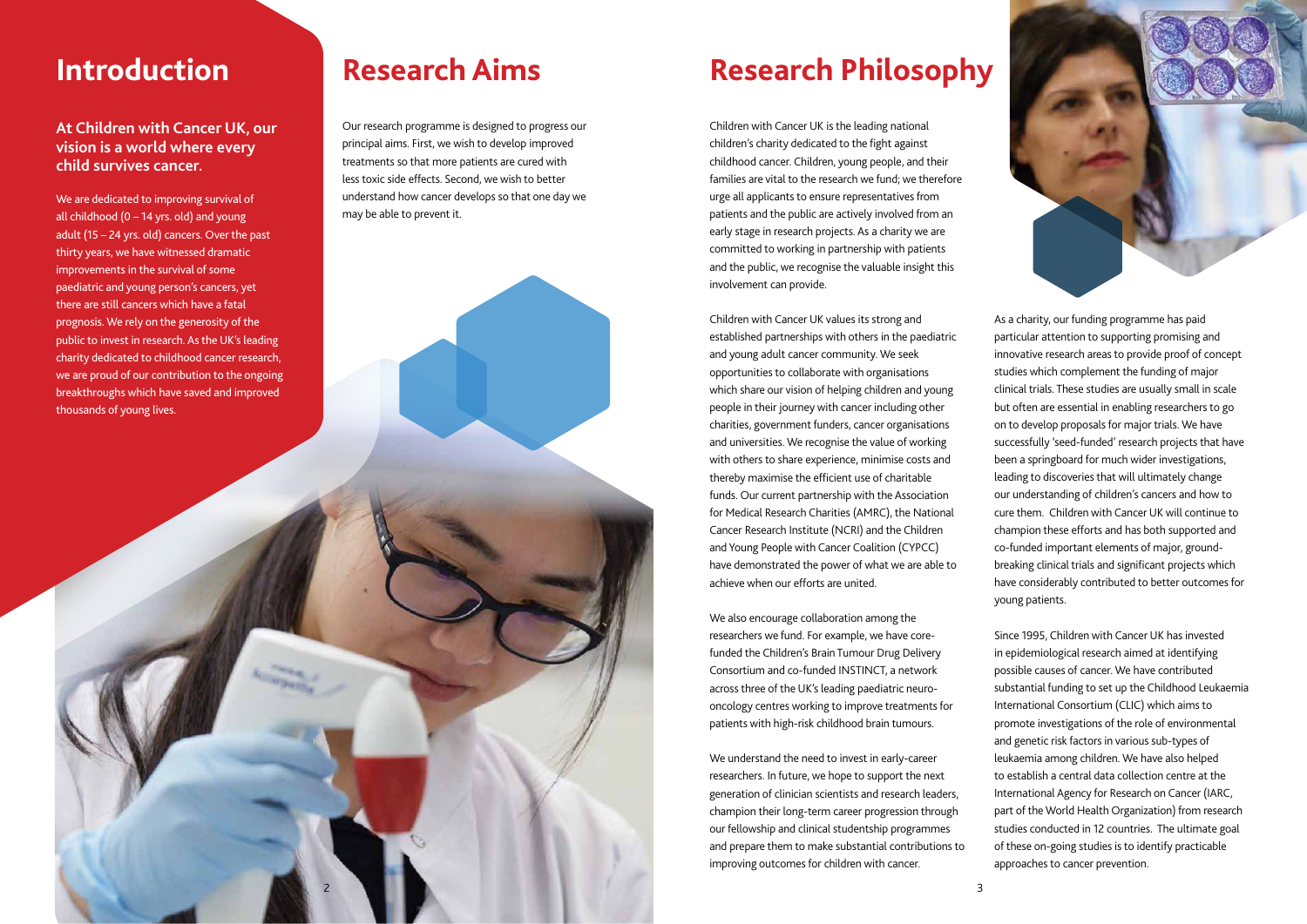# **Current Research Priorities**



#### **Development of more effective treatments**

In spite of the impressive, improved prognosis for cancer in children and young people seen over the last 50 years, survival has recently plateaued. Moreover, many of those cured suffer significant side effects. We believe that more targeted, less toxic treatment options including immunotherapies and tailored treatments which target cancer-specific molecular changes are an important area for research investment.



#### **Identification of improved diagnostic and prognostic biomarkers**

Accurate diagnosis and disease monitoring are central to the development of more effective, less toxic stratified therapies. Strong support for this approach is seen in the application of cytogenetics and MRD in leukaemia's and molecular classification of medulloblastoma, which were previously only research tools but are now firmly embedded as 'standard-of-care' in routine clinical practice. The development of similar approaches in other tumour types is an important area for future research.



#### **Early identification and mitigation of treatment related toxicity**

We support clinical and laboratory research aimed at improving survival and quality-of-life.

Toxicity of therapy is an increasingly prominent cause of both short- and long-term morbidity and mortality as there are now more second and subsequent lines of therapy if initial treatment is unsuccessful. We support research seeking to improve understanding of the mechanisms of toxicity which may be used to design future treatment strategies that maintain efficacy yet reduce early and/or late toxicity as well as identifying genetic and other factors which might be used to mitigate this risk.



**Understanding cellular and molecular oncogenesis**

Basic cellular and molecular biology research holds the key to understanding the mechanisms through which cancer develops and by implication the development of new therapies. Over the next five years, Children with Cancer UK will continue to support such studies but will give priority to those deemed by our Scientific Advisory Panel (SAP) and Board of Trustees to have a clear translational benefit in the short term.



#### **Promotion and dissemination of research findings to achieve maximum research impact**

Our hope is to remove some of the barriers faced by researchers when attempting to share the efforts of their work. We support a new open access publication platform developed by AMRC and its partners called AMRC Open Research. This will help researchers, but also assist clinicians accessing such publications, in order to facilitate the optimal management of the patients they are caring for.

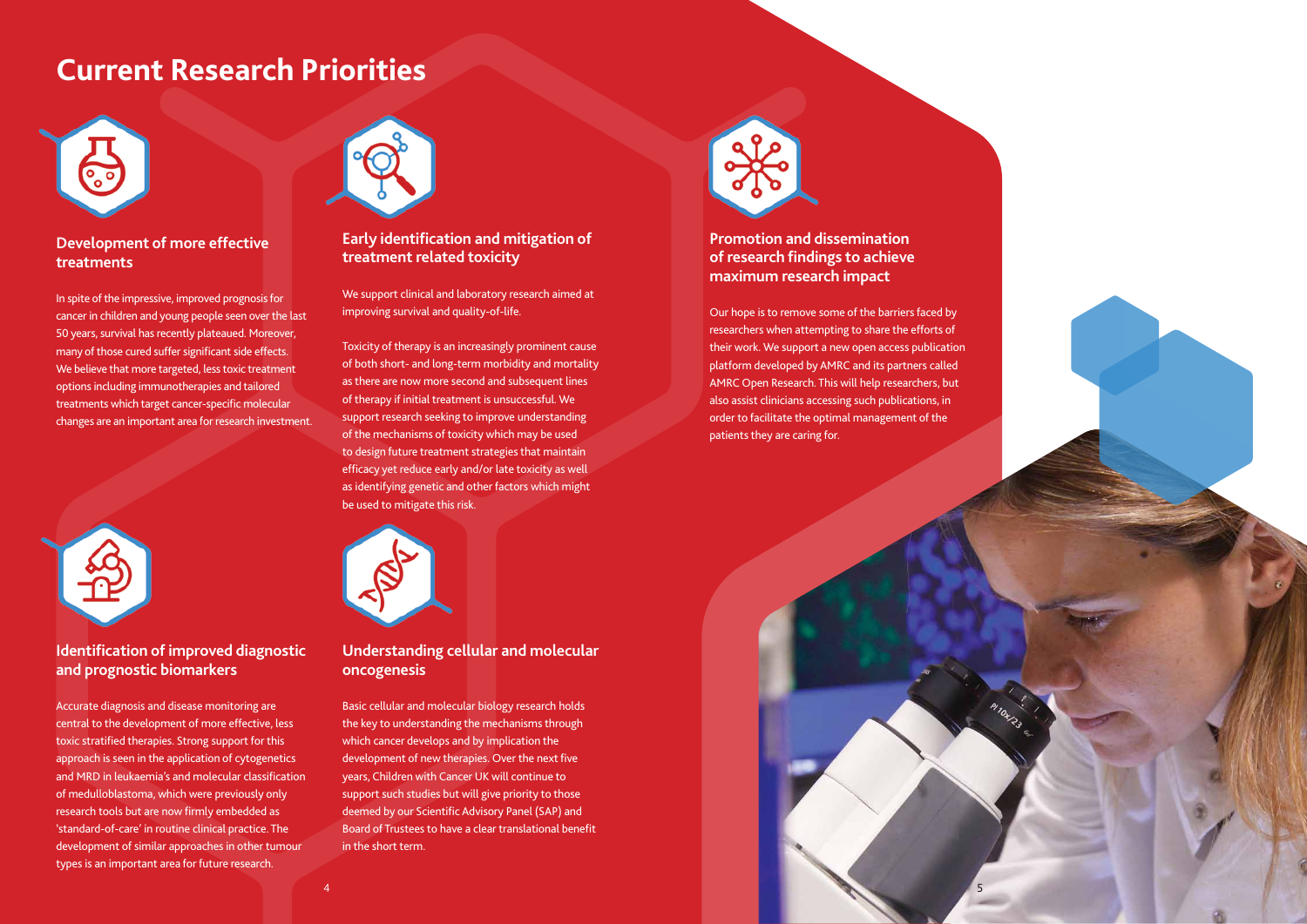# **Peer review**

The detailed research proposals are reviewed by external experts, from the UK and/or overseas, selected according to their relevance to the proposed research. External reviewers are asked to assess the detailed research proposals against the following criteria:

- The importance, originality, and relevance of the project
- The study design, including the likelihood of achieving decisive results, and whether the timeline is realistic, the methods are appropriate, if there is sufficient statistical power, etc
- • The credibility and justification of the financial request
- The ability of the research team to carry out the proposed work
- Whether the use of animals, if applicable, is adequately justified and aligns with the NC3Rs guidelines for Replacement, Reduction and Refinement
- Whether there are any likely major obstacles that the research team may encounter
- Each external reviewer provides written comments and an overall score, commenting on the originality, importance, design and costing of the proposal. Feedback will be provided to applicants following review by members of the SAP.

#### How do we support successful grant holders?

The grant can only commence once the Grant Award Letter has been signed by all parties and returned to us. Grants must be started within 12 months from the date on your award letter.

- • Pilot grants (including to support MPhil Studentships as a platform for PhD studentships)
- Project Grants
- PhD Studentships
- **Fellowships**
- Clinical trials

Requests for payment should be delivered according to the award letter in line with the grant budget. Payments will only be made once the award letter has been fully signed and a grant start date has been confirmed.

Throughout the term of the grant, it is vital that we receive reports detailing the progress of the grant and



the impact of the research. Unless specified in the award letter, progress reports must be provided annually, with a final report due within three months of the end of the grant. We will support requests to adjust the existing grant budget when required. Continuation of funding is dependent upon the completion of satisfactory progress reports. Failure to submit reports on time will jeopardise the continuation of the Grant.

#### When will the charity review the research strategy?

We aim to review our research strategy every 3-5 years. Further enquiries can be made at **research@childrenwithcancer.org.uk**

# **How we fund research**

We welcome all applications which are aligned with our research priorities and objectives as outlined above. We primarily fund, but are not limited to funding, basic laboratory, prospective epidemiological and pre-clinical and clinical research studies. The type of grant and funding we offer will vary within any given grant call and will be determined by both our income and the identified need within the wider research landscape. However, we are committed to supporting:

The full details of the timeline, remit, rationale and eligibility criteria for the call, and the size and types of grants available to applicants, are detailed in tender documents, application forms and guidance notes that are published at the call launch. Project Grants, Fellowships and PhD Studentships Awards are usually annual calls, with a two-stage application process.

The Board of Trustees make the final decision regarding the allocation of funding following recommendation from the SAP and PPI representatives. Both the SAP and Board of Trustees are mindful of recommendations received from government bodies and medical research charities whilst developing the remit of each funding call, to ensure that we can identify and respond to areas of unmet need and have the flexibility to react to current circumstances.

#### Stage 1

The first stage is submission of a short preliminary application giving an outline of the proposed research – the aims, methods, and the credentials of the research team. Preliminary applications undergo initial internal triage to check that forms are completed



correctly, and the proposed research is within the scope of the call. Preliminary applications are then reviewed by the SAP. The most promising applications are taken through to the second stage.

#### Stage 2

Applicants are invited to submit a detailed proposal. Short-listed Fellowship and Studentship applicants will also be interviewed. Trustees of the charity make the final decisions, based on advice from the SAP and the amount of funding available.

We will no longer be accepting ad hoc grant applications and encourage all applicants to submit an application during the yearly funding calls. We expect to fund at least 50% of applications that progress to Stage 2.

#### Who will we fund?

Proposals for all grant types must be submitted by a UK academic institution (university, hospital or research institute). We will consider funding international collaborations only where the principal investigator is employed at a UK research institution. The principal investigator will be held responsible for managing the grant, both scientifically and financially, and will be our point of contact. If that is not possible or practical, then please contact us for specific permission to apply.